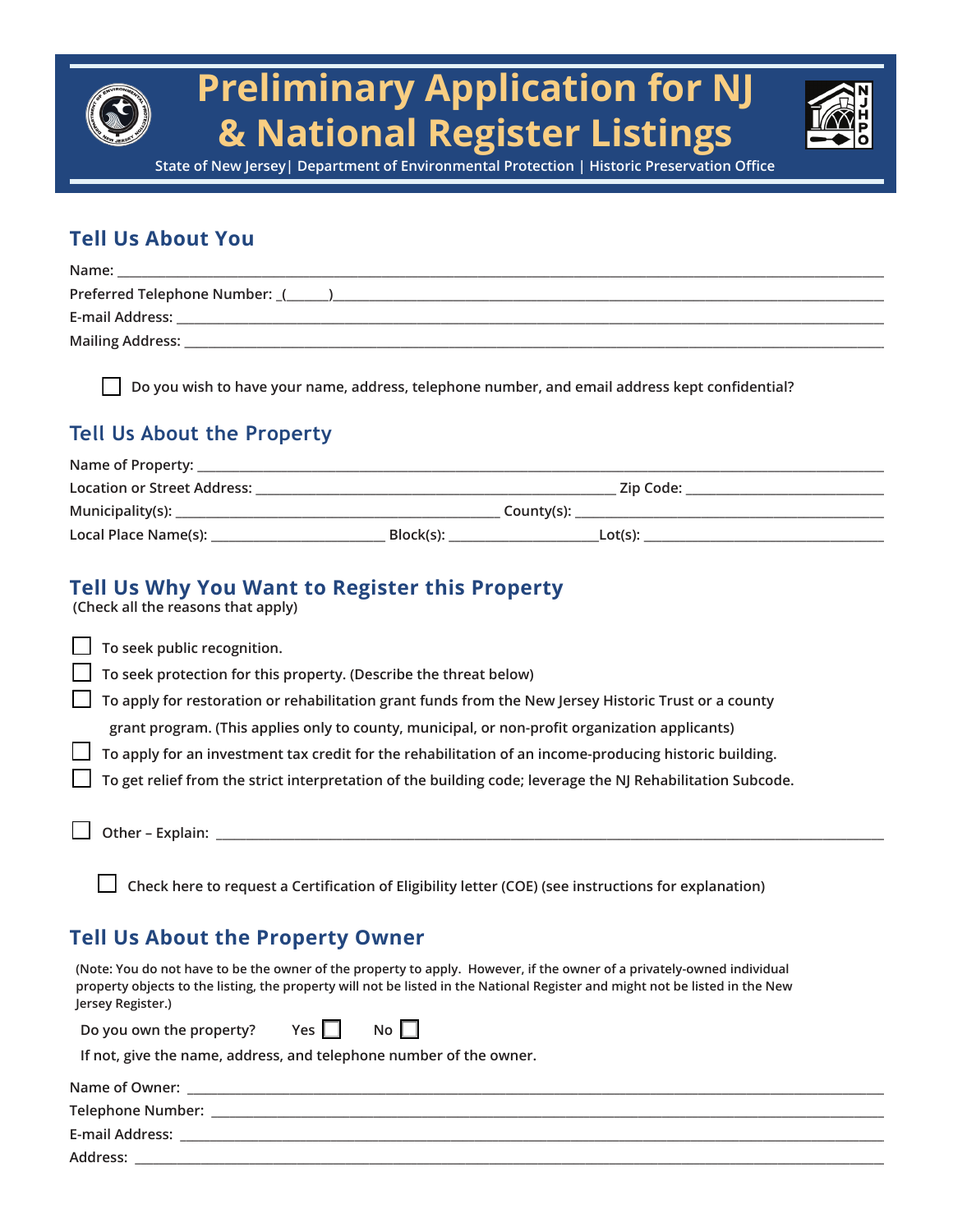## Tell Us About any Threats to the Property

Describe how, or from what source, the property is threatened (attach an additional sheet if necessary):

# Tell Us About the Property in More Detail

Exterior Description (add sheets if needed):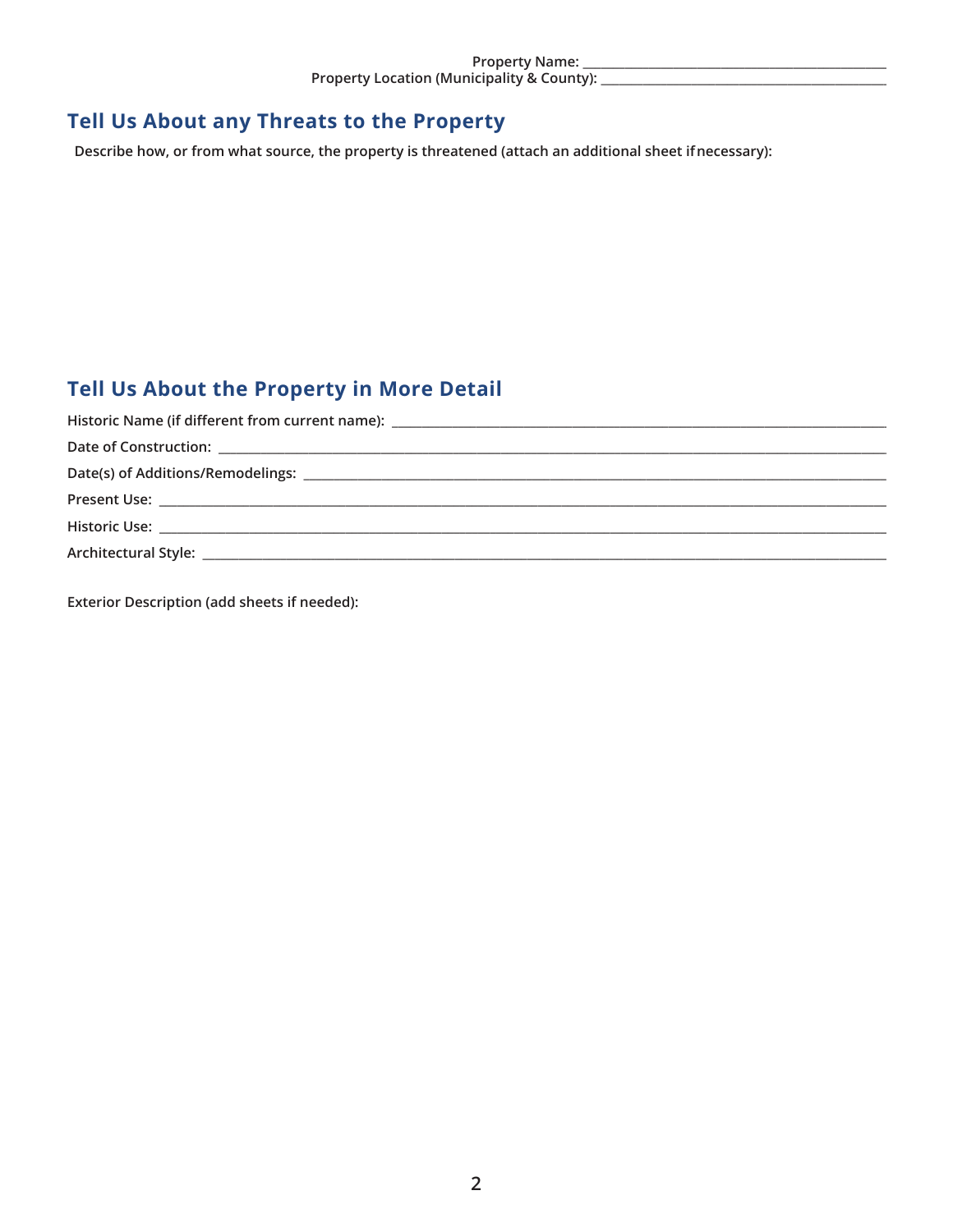# 

Interior Description (add sheets if needed):

Setting (add sheets if needed):